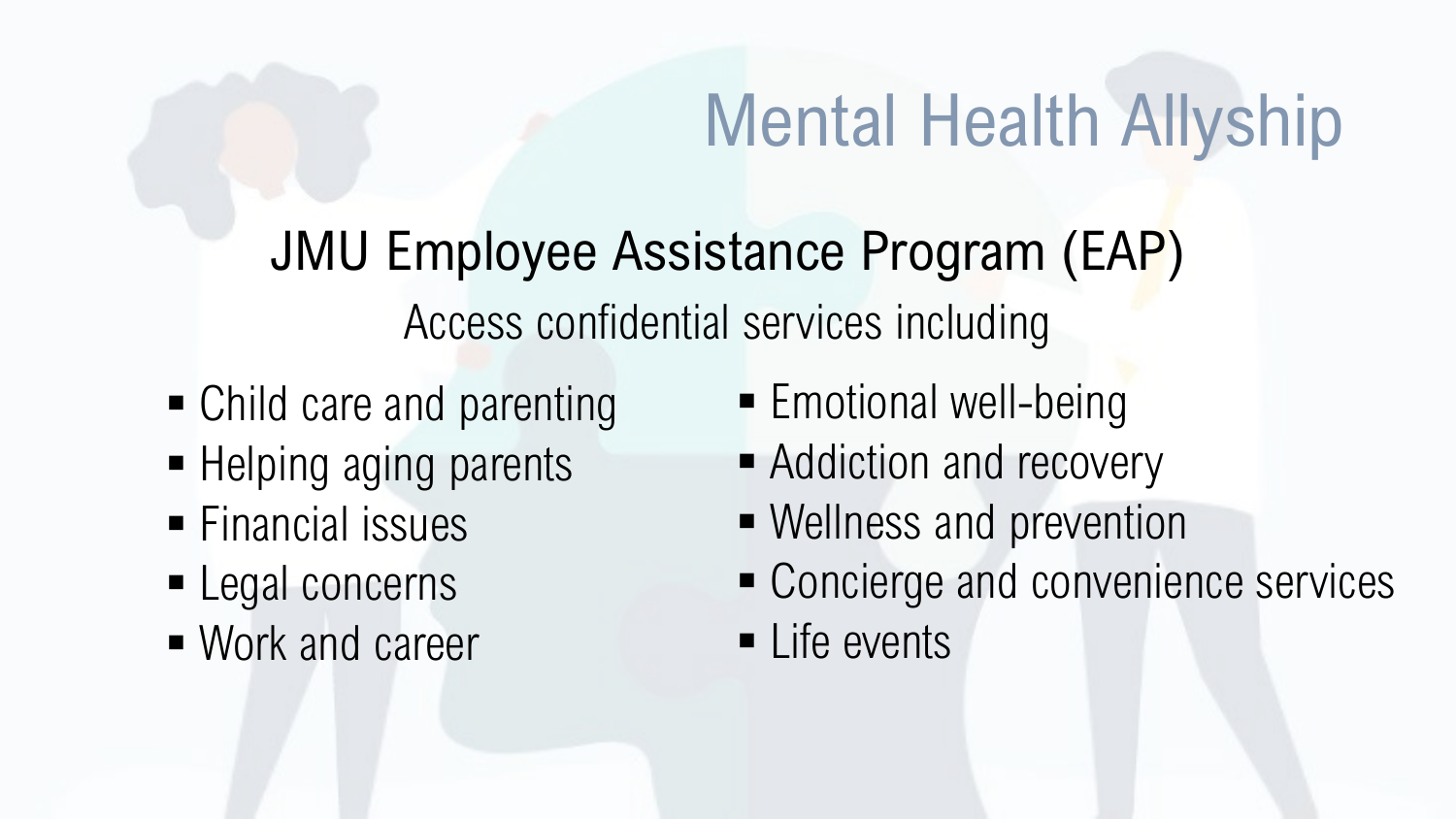### JMU Employee Assistance Program (EAP) Questions

### ? How many JMU employees access the EAP?

Human Resources can't say how often the program is accessed or used due to confidentiality restrictions related to HIPAA. HR receives multiple questions per week about accessing these services.

Some people call/chat/text specifically about the EAP, while others don't know about the specific program and are just asking if certain services are available.

### ? Is the program widely used?

In 2020, there were 6,092 inquiries into the EAP, statewide In 2019, there were 6,187 inquiries into the EAP, statewide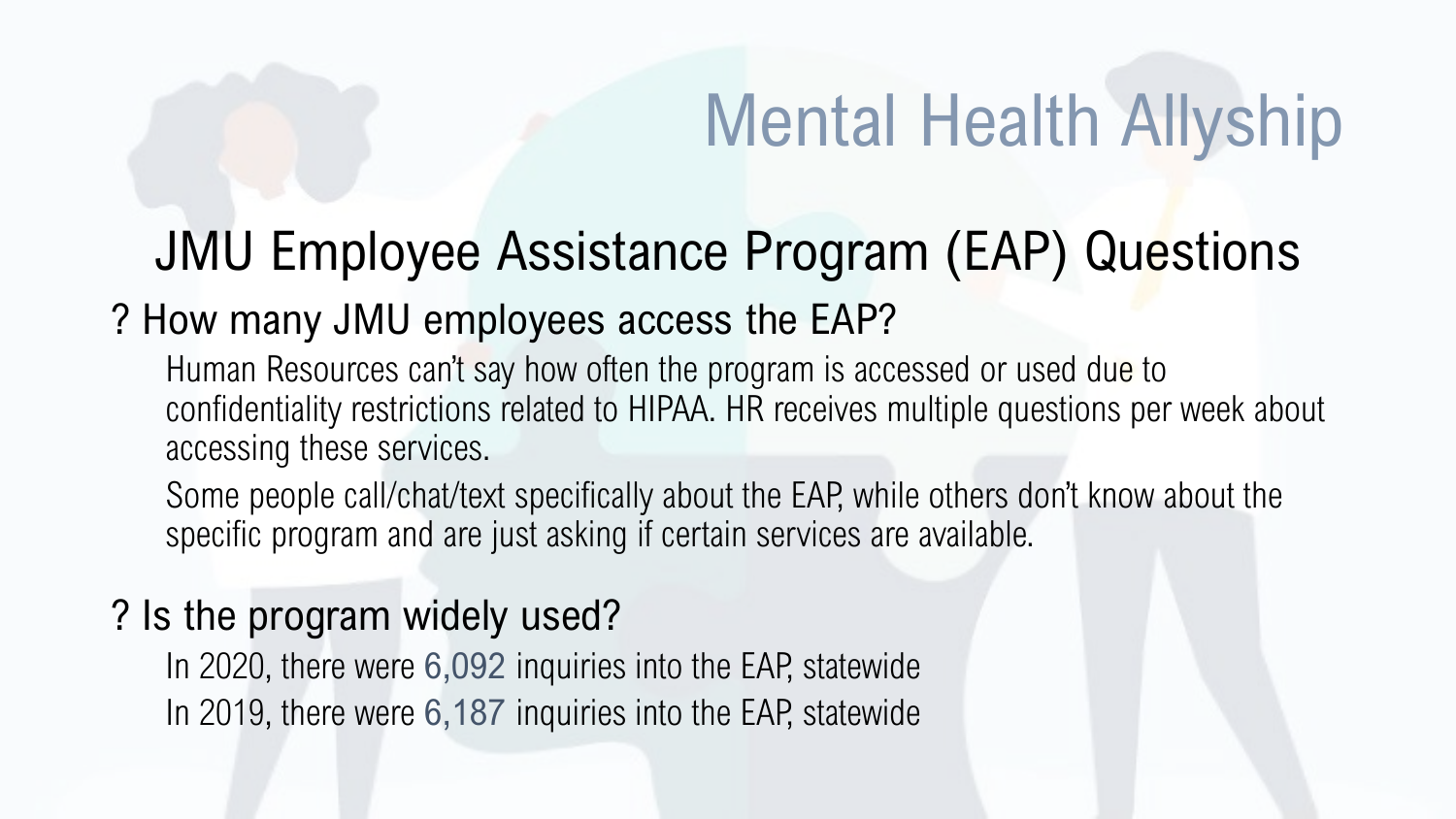### JMU Employee Assistance Program (EAP) Questions

### ? What are the primary reasons people access the EAP?\*

- 60% emotional/psychological issues 9% family problem/child issues
- 

■ 11% marital/couple issues ■ 20% other (legal, financial, etc.)

#### ? What age groups use EAP services?\*

- $9.45\% =$  under 18  $34.09\% = 36-50$   $3.32\% = 65+$
- $28.58\% = 18-35$   $24.51\% = 51-64$
- 

\* These are state-wide responses